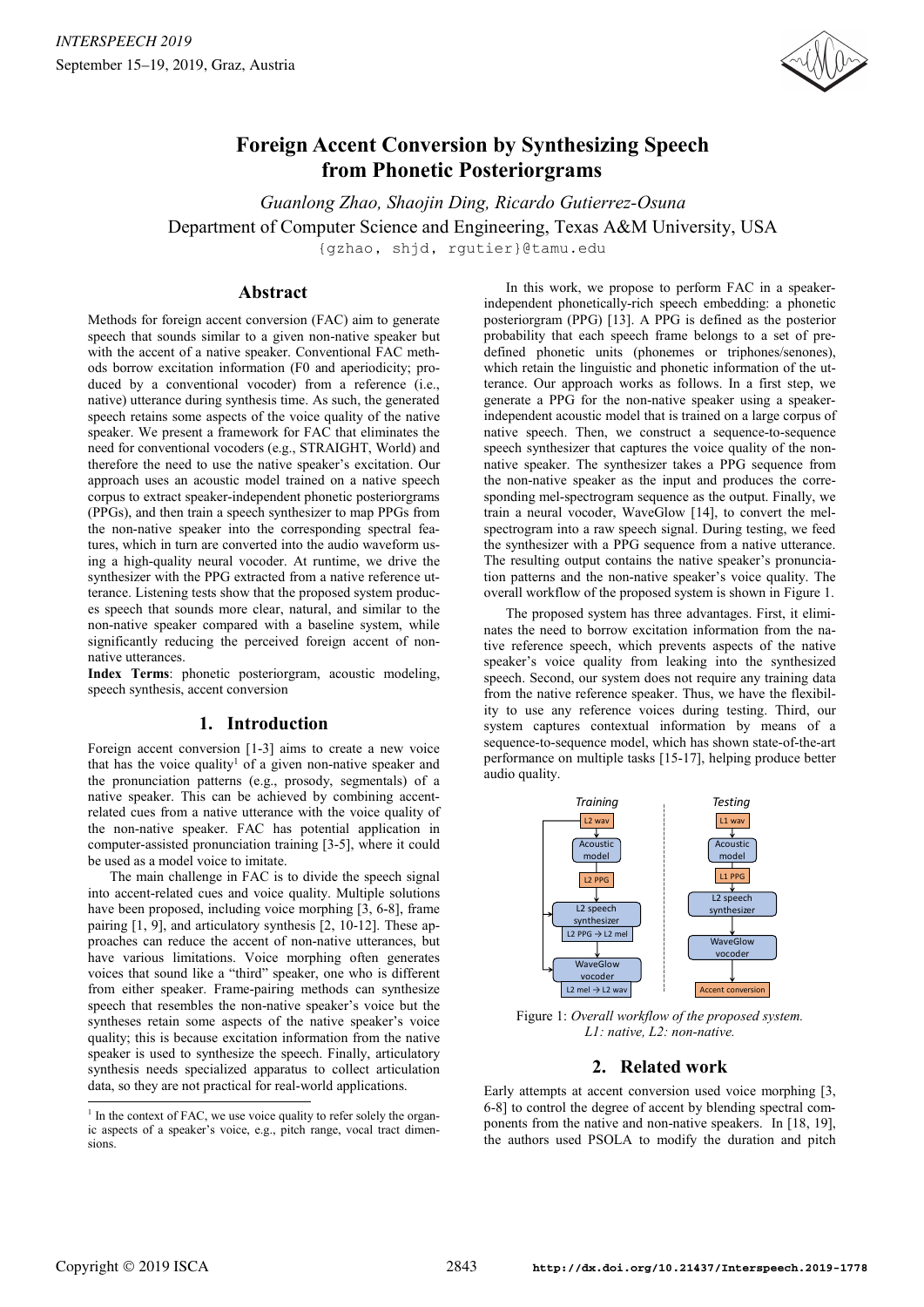patterns of accented speech. Aryal and Gutierrez-Osuna [1] adapted voice conversion (VC) techniques, replacing Dynamic Time Warping (DTW) with a technique that matched source and target frames based on their MFCC similarity after vocal tract length normalization. Later, Zhao *et al*. [9] used PPG similarity instead of MFCC similarity to pair acoustic frames.

PPGs have been applied to many tasks, e.g., neuralnetwork-based speech recognition [20, 21], spoken term detection [13], mispronunciation detection [22], and personalized TTS [23]. PPGs have also gained much recent attention for VC. Xie *et al.* [24] divided PPGs from a target speaker into clusters and then mapped PPGs from a source speaker into the closest cluster of the target speaker. Sun *et al.* [25] used PPGs for many-to-one voice conversion. Miyoshi *et al*. [26] extended the PPG-based VC framework to include a mapping between source and target PPGs using LSTMs; they obtained better speech individuality ratings but worse audio quality than a baseline that did not include the PPG mapping process. Zhang *et al*. [15] concatenated bottleneck features and melspectrograms from a source speaker, then used a sequence-tosequence model to convert the source mel-spectrograms into those of the target speaker, and finally recovered the speech waveform using a WaveNet [27] vocoder. Their model required parallel recordings and needed to train a new model for each speaker pair. They then applied text supervision [28] to resolve some of the mispronunciations and artifacts in the converted speech. Recently, Zhou *et al.* [29] adopted bilingual PPG for cross-lingual voice conversion.

# **3. Method**

Our system is composed of three major components; a speaker independent acoustic model (AM) that extracts PPGs, a speech synthesizer for the non-native speaker that converts PPGs into mel-spectrograms, and a WaveGlow vocoder to generate speech waveform from the mel-spectrograms in real-time.

#### **3.1. Acoustic modeling and PPG extraction**

We use a DNN with multiple hidden layers and the  $p$ -norm non-linearity as the AM. We train the AM on a native speech corpus [30] by minimizing the cross-entropy between outputs and senone labels obtained from a pre-trained GMM-HMM forced aligner. Training on native speech is critical for our task because the native and non-native frames have to be matched in a native phonetic space. For more details about the AM, please refer to [31].

### **3.2. PPG-to-Mel-spectrogram conversion**

We convert PPGs from the non-native speaker into their corresponding mel-spectrograms using a modified Tacotron 2 model [32]. The original Tacotron 2 model takes a one-hot vector representation of characters and passes it to an encoder LSTM that converts it into a hidden representation, which is then passed to a decoder LSTM with a location-sensitive attention mechanism [33] that predicts the mel-spectrogram. To improve model performance, the character embedding is passed through multiple convolution layers before being fed to the encoder LSTM. The decoder appends a PreNet (two fully connected layers) before passing the predicted melspectrogram to the attention and decoder LSTM to extract structural information. It also applies a PostNet (multiple 1-D convolutional layers) after the decoder to predict spectral details and add them to the raw prediction.

In this work, we replace the character-embedding layer with a PPG-embedding network (PPG PreNet), which contains



Figure 2: *PPG-to-Mel conversion model*.

two fully connected hidden layers with the ReLU nonlinearity. This PPG-embedding network is similar to the PreNet in Tacotron 2 and transforms the original high-dimensional input PPGs to lower dimensional bottleneck features. This step is essential for the model to converge. The PPG-to-Mel conversion model is illustrated in Figure 2.

The original Tacotron 2 was designed to accept character sequences as input, which are significantly shorter than our PPG sequences. For example, each sentence in our speech corpus [34] contains an average of 41 characters, whereas the PPG sequence has a few hundred frames. Therefore, the original Tacotron 2 attention mechanism would be confused by such long input sequences and cause misalignment between the PPG and acoustic sequences, as pointed out in [15]. As a result, the inference would be ill-conditioned and would generate non-intelligible speech. One solution to this issue is to train the PPG-to-Mel model with shorter PPG sequences. For example, one could use word segments instead of sentences. However, this solution has several issues. First, to obtain accurate word boundaries, we need to perform forced alignment on the training sentences, which requires access to the transcription. Second, and more importantly, training with short segments and performing inference with significant longer input sequences leads to model failure, as observed in [33].

We resolve this issue by adding a locality constraint to the attention mechanism. Speech signals have a strong temporalcontinuity and progressive nature. To capture the phonetic context, we only need to look at the PPGs in a small local window. Inspired by this, at each decoding step during training we constrain the attention mechanism to look at a window in the hidden state sequence, instead of the full sequence. We formally define this constraint as follows. Let  $d_i$  be the output of the decoder LSTM at time step  $i, y_i$  be the predicted acoustic features (output after applying a linear projection on  $d_i$ ), and  $h = [h_1, \dots, h_T]$  be the full sequence of hidden states from the encoder. Applying the location-sensitive attention mechanism, we have,

$$
d_i = \text{DecoderLSTM}(s_{i-1}, g_i). \eqno{(1)}
$$

where  $s_{i-1}$  is the hidden state of the attention LSTM at the  $(i - 1)$ -th time step, and  $g_i$  is the attention context,

$$
s_i = \text{AttentionLSTM}(s_{i-1}, g_i, \text{PreNet}(y_i)), \tag{2}
$$

$$
g_i = \sum_{j=1}^{T} \alpha_i^j h_j.
$$
 (3)

and,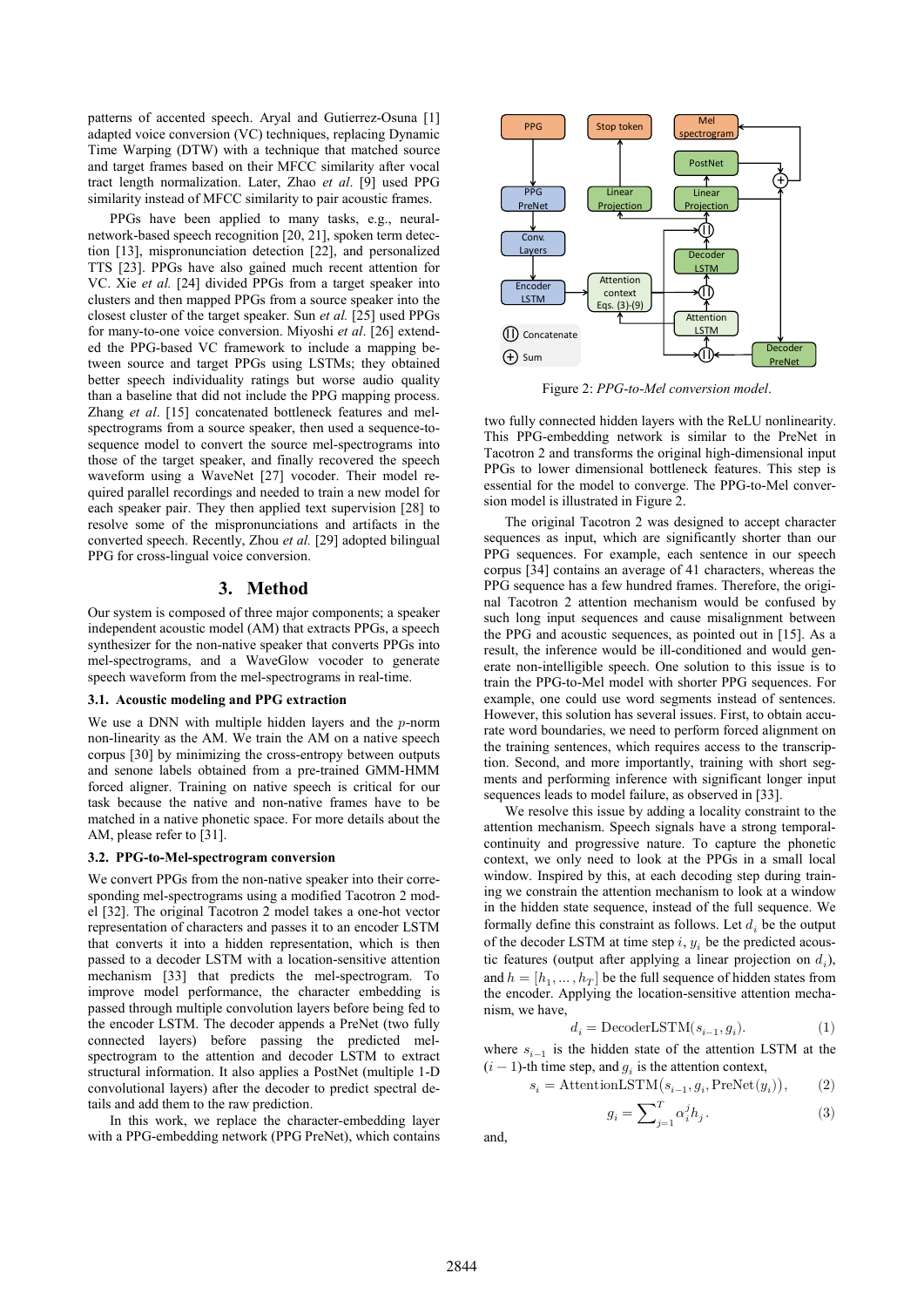$$
\alpha_i = \text{Attend}(s_{i-1}, \alpha_{i-1}, h) = [\alpha_i^1, \dots \alpha_i^T], \tag{4}
$$

$$
\alpha_i^j = \frac{\exp(e_{ij})}{\sum_{j=1}^{\infty} \exp(e_{ij})},
$$
\n(5)

are the attention weights. The attention scores  $e_{ij}$  are computed as follows,

$$
e_{ij}=v^T\tanh\!\left(Ws_{i-1}+Vh_j+Uf_i^j+b\right),\qquad \quad (6)
$$

$$
f_i=F*\alpha_{i-1}=[f_i^1,\ldots,f_i^T], F\in R^{k\times r}, \eqno(7)
$$

where  $v, W, V, U, b$  are learnable parameters of the attention module.  $F$  contains  $k$  1-D learnable kernels with  $r$ -dims, and  $f_i^j \in R^k$  is the result of convolving  $\alpha_{i-1}$  at position j with F.

Now, to enforce the locality constraint, we only consider the hidden representation within a fixed window centered on the current frame, i.e., let,

$$
\tilde{h}=[0,\ldots,0,h_{i-w},\ldots,h_{i+w},0,\ldots,0], \eqno(8)
$$

where 
$$
w
$$
 is the window size, and let,

$$
\alpha_i = \text{Attend}\left(s_{i-1}, \alpha_{i-1}, \tilde{h}\right).
$$
 (9)

The loss function for training the PPG-to-Mel model is,<br>  $L = \alpha ||G_{mcl} - P_r$ ,  $||_{\alpha} + \beta ||C|| - D$ 

$$
L = \alpha ||G_{mel} - P_{Decoder}||_2 + \beta ||G_{mel} - P_{PostNet}||_2
$$
  
+  $\gamma$ CE( $G_{stop}$ ,  $P_{stop}$ ), (10)

where  $G_{mel}$  is the ground-truth mel-spectrogram;  $P_{Decoder}$ and  $P_{PostNet}$  are the predicted mel-spectrograms from the decoder (after linear projection) and PostNet, respectively;  $G_{stop}$ is the ground-truth stop token, and  $P_{stop}$  is the predicted stop token value; CE( $\bullet$ ) is the cross-entropy loss;  $\alpha, \beta, \gamma$  control the relative importance of each loss term.

#### **3.3. Mel-spectrogram to speech**

We use a WaveGlow vocoder to convert the output of the speech synthesizer back into a speech waveform. WaveGlow is a flow-based [35] network capable of generating highquality speech from mel-spectrograms (comparable to Wave-Net). It takes samples from a zero mean spherical Gaussian (with variance  $\sigma$ ) with the same number of dimensions as the desired output and passes those samples through a series of layers that transform the simple distribution to one that has the desired distribution. In the case of training a vocoder, we use WaveGlow to model the distribution of audio samples conditioned on a mel-spectrogram. WaveGlow can achieve realtime inference speed using only a single neural network, whereas WaveNet takes a long time to synthesize an utterance due to its auto-regressive nature. For more details about the WaveGlow vocoder, we refer readers to [14].

# **4. Experiments and results**

#### **4.1. Experimental setup**

We used the Librispeech corpus [30] to train the AM. It contains 960 hours of native English speech, most of which from North America. The AM has five hidden layers and an output layer with 5816 senones. We trained the PPG-to-Mel and WaveGlow models on two non-native speakers, YKWK (native male Korean speaker) and ZHAA (native female Arabic speaker) from the publicly-available L2-ARCTIC corpus [34]. We applied noise reduction on the original L2-ARCTIC recordings using Audacity [36] to remove ambient background noise. For the native reference speech, we used two North American speakers, BDL (M) and CLB (F) from the ARCTIC corpus [37]. Each speaker in L2-ARCTIC and ARCTIC recorded the same set of 1132 sentences, or about an hour of speech. For each L2-ARCTIC speaker, we used the first 1032 sentences for model training, the next 50 sentences for validation, and the remaining 50 sentences for testing. All audio signals were sampled at 16 KHz. We used 80 filter banks to extract mel-spectrograms with a 10ms shift and a 64ms window. The PPG was also extracted with a 10ms shift.

The PPG-to-Mel model parameters are summarized in Table 1. We used a batch size of 6 and a learning rate of  $1 \times$  $10^{-4}$ .  $\alpha$ ,  $\beta$ ,  $\gamma$  were empirically set to 1.0, 1.0, and 0.005, respectively. The window size  $w$  of the locality constraint of the attention mechanism was set to 20. We trained the model until the validation loss reached a plateau (~8h). For the WaveGlow models, we set  $\sigma$  to 0.701 during training and 0.6 during testing, as suggested by [14]. The batch size was 3 and the learning rate was  $1 \times 10^{-4}$ . The models were trained until convergence (~one day). All models were trained on a single Nvidia GTX 1070 GPU.

The AM was trained with Kaldi, and the other models were implemented in PyTorch and trained with the Adam optimizer [38]. For more details and audio samples, please refer to https://github.com/guanlongzhao/fac-via-ppg.

We compared our proposed system against a baseline from [9] that worked as follows. First, we computed the PPG for each native and non-native frame. Then, we used the symmetric KL divergence in the PPG space to pair the closest native and non-native frames. In a final step, we extracted Mel-Cepstral Coefficients (MCEPs) from the frame pairs to train a joint-density GMM (JD-GMM) spectral conversion as described in [39]. We then converted the native MCEPs using the JD-GMM to match the non-native speaker's voice quality. Finally, we used the STRAIGHT vocoder [40] to synthesize speech from the converted MCEPs combined with the native speaker's aperiodicity (AP) and F0 (normalized to the nonnative speaker's pitch range). We used the same 1032 utterance training set for the baseline system. The GMM contained 128 mixtures and full covariance matrices. We used 24 dim MCEPs (excluding MCEP<sub>0</sub>) and the  $\Delta$  features. All features were extracted by STRAIGHT with a 10ms shift and 25ms window. For each system, we generated accent conversion for speaker pairs BDL-YKWK and CLB-ZHAA.

#### **4.2. Results**

We conducted three listening tests to compare the performance of the systems: a Mean Opinion Score (MOS) test of audio quality and naturalness, a voice similarity test, and an accentedness test. All experiments were conducted on Amazon Mechanical Turk, and all participants resided in the U.S. For each test, 25 utterances per speaker pair (50 in total) from each system were randomly selected. The presentation order of the samples was randomized in all experiments.

The MOS test rated the audio quality and naturalness of audio samples on a five-point scale (1-bad, 2-poor, 3-fair, 4-

Table 1: *The model details of the PPG-to-Mel synthesizer.*

| <b>Module</b>    | <b>Parameters</b>                                              |
|------------------|----------------------------------------------------------------|
| PPG PreNet       | Two fully connected (FC) layers; 600 ReLU units;               |
|                  | $0.5$ dropout rate [41]                                        |
| Conv. Layers     | Three 1-D convolution layers (kernel size 5); batch            |
|                  | normalization [42] after each layer                            |
| Encoder LSTM     | One-layer Bi-LSTM; 300 cells in each direction                 |
|                  | Decoder PreNet Two FC layers; 300 ReLU units; 0.5 dropout rate |
|                  | Attention LSTM One-layer LSTM; 300 cells; 0.1 dropout rate     |
| <b>Attention</b> | v in eq. (6) has 150 dims; eq. (7), $k = 32$ , $r = 31$        |
|                  | Decoder LSTM One-layer LSTM: 300 cells; 0.1 dropout rate       |
| PostNet          | Five 1-D conv. layers; 512 channels; kernel size 5             |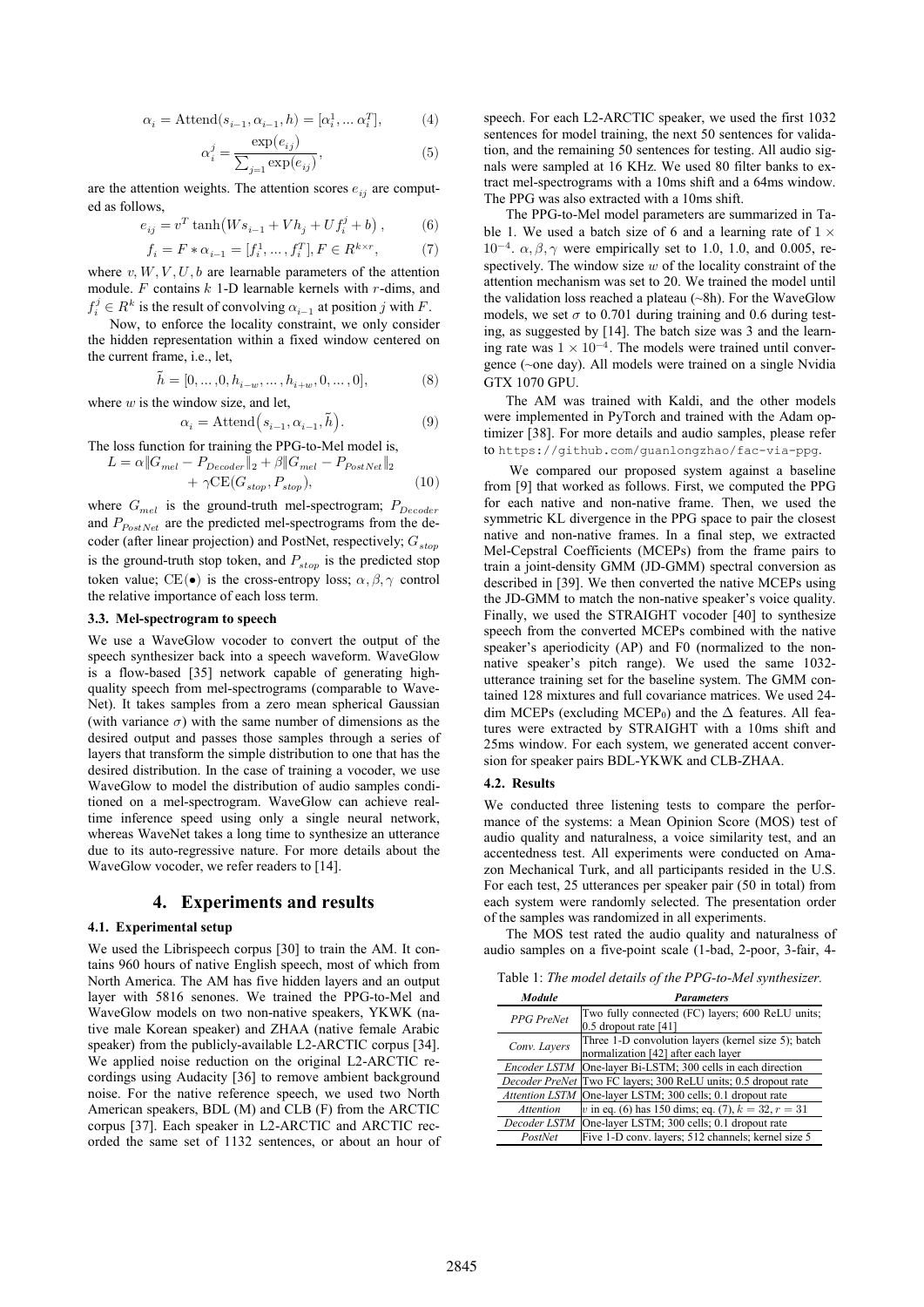good, 5-excellent). Audio quality and naturalness MOS described how clear and human-like the speech was, respectively. The two measures were obtained from non-overlapping groups of listeners to avoid bias. Each audio sample received at least 17 ratings. Listeners also rated the same set of original ARCTIC and L2-ARCTIC recordings as a reference. Results are summarized in Table 2 and Table 3. It should be noted that in [9], we established that the baseline system's audio quality MOS is around 0.4 higher than a conventional JD-GMM system that uses DTW for frame pairing. Therefore, our baseline is a stronger system than the conventional JD-GMM.

In all cases, our system outperformed the baseline significantly in both audio quality and naturalness. Although the two systems have lower audio quality MOS than the original recordings, there is *no* significant difference between the proposed system and either the ARCTIC  $(p = 0.35)$  or L2-ARCTIC ( $p = 0.54$ ) recordings on the naturalness MOS, using a two-tail two-sample t-test.

In the voice similarity test, listeners were provided with three utterances, the original non-native utterance and syntheses from the two systems, and were asked to choose which of the two syntheses sounded more like the non-native speaker. Participants were also asked to rate their confidence level on a 7-point scale (1-not at all confident, 7-extremely confident) when making a choice. Participants were instructed to ignore accent when performing the task. Presentation order of samples from the two systems was counter-balanced in each trial, and 17 participants rated the audio samples. Results are presented in Table 4. In 72.47% of the cases, listeners preferred the proposed system with a 3.4 confidence level (above "somewhat confident"), whereas in the remaining 27.53% of the cases, listeners chose the baseline with a much lower confidence level (1.05, or "not at all confident.")

In the accentedness test, participants were asked to rate the degree of foreign accent in a nine-point scale (1-no foreign accent, 9-very strong foreign accent), which is commonly used in the pronunciation literature [43]. Each audio sample was

| Table 2: MOS results with 95% confidence inter- |  |  |
|-------------------------------------------------|--|--|
| vals. $Q$ : audio quality; N: naturalness.      |  |  |

| <b>Conversion</b> |    | <b>Baseline</b> | <b>Proposed</b> |
|-------------------|----|-----------------|-----------------|
| <b>BDL-YKWK</b>   | O  | $3.23 + 0.11$   | $3.48 + 0.12$   |
|                   | N  | $3.18 + 0.15$   | $3.59 + 0.15$   |
| $CLB-ZHAA$        | U  | $2.86 + 0.15$   | $3.58 + 0.14$   |
|                   | N  | $2.66 + 0.13$   | $3.32 + 0.20$   |
| All pairs         | () | $3.04 + 0.10$   | $3.53 + 0.09$   |
|                   | N  | $2.92+0.12$     | $3.46 + 0.13$   |

Table 3: *MOS ratings for original recordings.*

| Real speech            |  | Rating        |  |
|------------------------|--|---------------|--|
| <i>ARCTIC</i>          |  | $4.40 + 0.08$ |  |
|                        |  | $3.54 + 0.11$ |  |
| L <sub>2</sub> -ARCTIC |  | $3.98 + 0.09$ |  |
|                        |  | $3.50 + 0.08$ |  |

|  |  | Table 4: Voice similarity test results. |  |  |
|--|--|-----------------------------------------|--|--|
|--|--|-----------------------------------------|--|--|

| <i>Measure</i> | <b>Baseline</b>  | <b>Proposed</b>  |
|----------------|------------------|------------------|
| Preference     | $27.53 + 5.00\%$ | $72.47 + 5.00\%$ |
| Confidence     | $1.05 + 0.21$    | $3.40 + 0.32$    |

| Table 5: <i>Accentedness ratings</i> . |                                                                 |  |                                           |  |
|----------------------------------------|-----------------------------------------------------------------|--|-------------------------------------------|--|
|                                        |                                                                 |  | <b>Baseline Proposed ARCTIC L2-ARCTIC</b> |  |
|                                        | $2.94 \pm 0.30$ 3.93 $\pm$ 0.30 1.20 $\pm$ 0.04 7.17 $\pm$ 0.17 |  |                                           |  |

rated by 18 individuals. Results are summarized in Table 5. Original utterances from ARCTIC speakers were rated as "no foreign accent" (1.20), whereas original utterances from the L2-ARCTIC speakers were rated as heavily accented (7.17). Both the baseline (2.94) and proposed (3.93) systems reduced the foreign accent significantly compared with the L2- ARCTIC speech but were rated more accented than the native speech. Surprisingly, speech generated from our system was rated as more accented than that of the baseline system; see discussion section for a potential explanation of this result.

## **5. Discussion and conclusion**

The proposed accent-conversion system produces speech with better quality than the baseline system because it uses a state of-the-art sequence-to-sequence model (a modified Tacotron 2) to convert PPGs into mel-spectrograms, and then utilizes a neural vocoder to generate audio directly from the melspectrogram. This process takes advantage of the temporaldependent natural of speech signals and avoids the use of conventional signal-processing based vocoders, which generally degrade the synthesis quality. We have also proposed an easyto-implement locality constraint on the attention mechanism to make the PPG-to-Mel model trainable on utterance-level samples. Note that our MOS ratings are lower than those in the original Tacotron 2 and WaveGlow paper, largely because their systems were trained with  $24\times$  more data. One future direction for improving the MOS ratings of the proposed system is training the PPG-to-Mel and WaveGlow models jointly.

In contrast with the baseline, which borrows excitation information (F0, AP) from the native speaker, our system generates the non-native speaker's excitation directly from the synthesized mel-spectrogram. This prevents the voice quality of the native speaker from "leaking" into the synthesis, making it more similar to the voice quality of the non-native speaker.

Our system extracts native pronunciation patterns from the native PPG sequence, and therefore makes the synthesized speech significantly less accented than the non-native speech. The slight increase in accentedness rating compared to the baseline system could be the result of two factors. First, the AM inevitably produces recognition errors when extracting the PPG and these errors will be reflected as mispronunciations in the synthesis. Second, the proposed model does not explicitly model stress and intonation patterns; as such, we find that some of synthesis results have unexpected intonations. Therefore, in future work we plan to incorporate intonation information into the modeling process; one possible solution is to condition the PPG sequence on a normalized F0 contour when training and testing the PPG-to-Mel model.

Currently, the PPG-to-Mel and WaveGlow models need at least one hour of speech from the non-native speaker. This requirement may be relaxed by following the transfer-learning paradigm from multi-speaker TTS [44]. The ultimate goal of accent conversion is to eliminate the need for a reference utterance at synthesis time, i.e., to take a non-native utterance and automatically reduce its accent. This may be accomplished by learning a sequence-to-sequence mapping from the non-native speaker's PPG sequence to a native PPG sequence, and then driving the PPG-to-Mel synthesizer with this accentreduced PPG sequence.

## **6. Acknowledgements**

This work was supported by NSF awards 1619212 and 1623750.